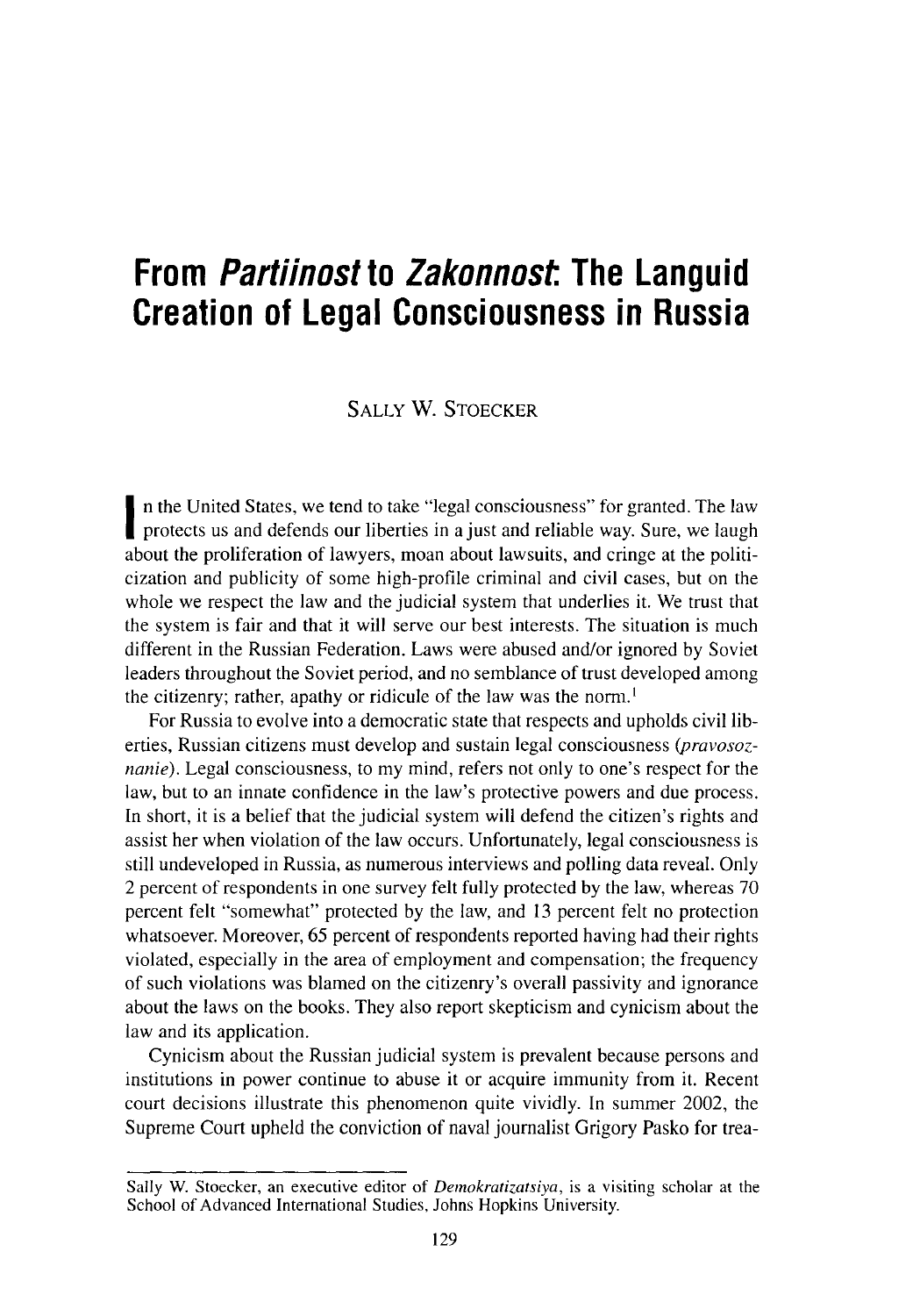son in conjunction with his reporting and "intention" to pass to Japanese journalists classified information about environmental violations by the Pacific Fleet. Pasko has now been sentenced to four years of hard labor in a penal colony, after already spending one and a half years in pretrial detention in Vladivostok, between 1997 and 1999. [Author's note: As this issue went to press, we learned that Pasko had been freed by a Russian court in Ussuriysk; he said he would fight to prove his innocence.] In another decision, a military court acquitted six men accused of killing the journalist Dmitri Kholodov, who was investigating allega**tions** of corruption in the army's intelligence service. Kholodov received a phone call alerting him to a briefcase at a train station that contained evidence about the

*"Trial by jury for heinous crimes is to* explosion killed him. *be put into practice after* 2003 in all In both cases, the military *cichty* ring racions of the *Pussian* was "immune" from the law, *eighty-nine regions of the Russian Federation*<sup>?</sup> *Federation*<sup>?</sup> *partly because classified infor-*

scandal. On retrieving and opening the briefcase, an

mation that was involved could not be adequately examined and discussed in the trial, and partly because high-ranking individuals were implicated. In the Pasko case, some Russian

citizens maintain that because the defendant was serving in the navy at the time and therefore subject to naval legal codes and rules, his actions were indeed criminal and should be punished. Others, especially human rights activists, are now citing this case as "Exhibit A" in demonstrating that the presumption of innocence is a concept still unknown in Russian courts. The Kholodov case is murkier and even more unsettling. It has been reported that former defense minister Pavel Grachev ordered his staff to "take care" of journalists who criticized the military, and that some interpreted that as condoning cold-blooded murder. In any event, the message to Russian journalists is loud and clear-investigate politically sensitive crimes at your own risk.

#### **The Prominence of the Procuracy**

Historically, politics and personalities, not the law, have directed the judicial system. The main player in Russia's legal system has been the Procuracy—the prosecution sector of the Russian government. In Imperial Russia, the Procuracy served the tsar and played a supervisory role until the reign of Alexander II, who introduced many judicial reforms, including trial by jury, the presumption of innocence, rights to defense, and others. The Procuracy lost its supervisory powers in administering the law, and pretrial investigators took over the responsibility for criminal investigations. The judicial system borrowed many aspects of the French legal system. However, when juries acquitted radical revolutionaries, the imperial regime became disillusioned with an independent judiciary and gradually scaled its independence back. The Bolsheviks abolished imperial institutions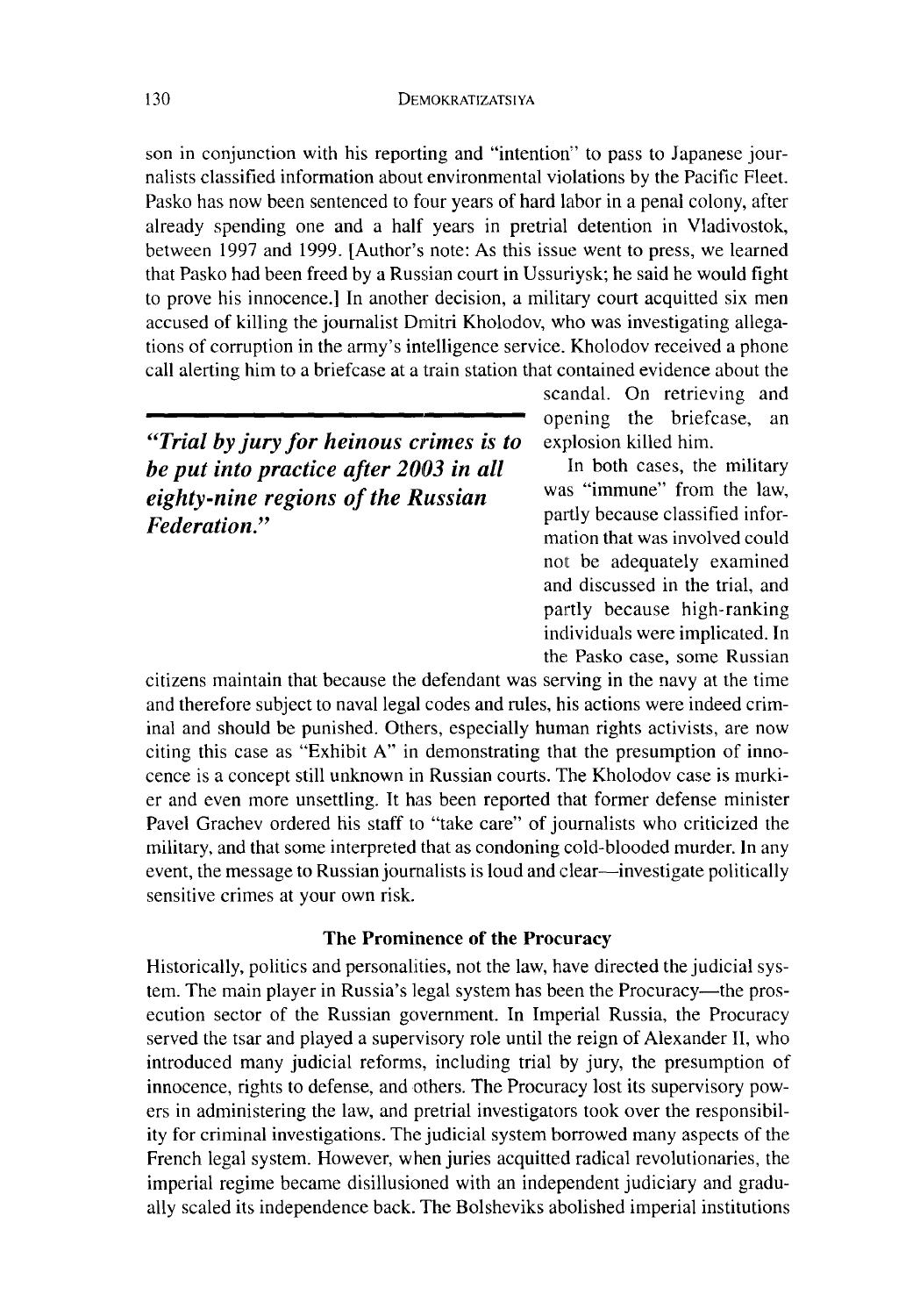and created their own people's commissariats. Eventually, rampant crime and corruption compelled the new leaders to rethink their new structure and return to the Procuracy its former supervisory status in 1922.

Under the Soviet system, the Procuracy served the state and the CPSU (Communist Party of the Soviet Union). Soviet judges would frequently clear their decisions with the local Communist Party boss. Although the Soviet Constitution guaranteed many rights and protections, in practice they were often disregarded and abused. General Secretary Joseph Stalin made a mockery of the law, using the Procuracy-and his procurator general, Andrei Vyshinsky-**to eliminate** political opposition through the infamous show trials, torced confessions, and executions. Vyshinsky wrote a magnificent propaganda piece in 1939 entitled "Crime Recedes in the USSR," arguing that crime had climbed steadily in Impe**rial Russia** and then declined precipitously after the Bolshevik Revolution. It is ridden with lies and goes so far as to suggest that Soviet criminals were treated much better than their capitalist counterparts. The construction of the Volga and Belomor Canals, according to Vyshinsky, "was of vast educational value" for the criminals employed and it "changed their whole outlook on life." Indeed, it cost their lives. Here is Vyshinsky's flattering portrayal of the Procuracy:

Another striking example of how things have changed with regard to crime in the USSR is the frequency with which *offenders appear voluntarily* before the prose**cuting authorities**-the Procurator's Office-**and narrate** their crimes, **admitting their guilt** and asking that they be helped to lead a life of honest toil.... For instance for twenty days in April of 1937, *600 criminals voluntarily* appeared in Moscow alone to make a clean breast of their offenses.'

Under Leonid Brezhnev, efforts to protect the citizens' basic civil rights (freedom of speech, press, and association) were codified in the 1977 Constitution, yet dissidents who questioned or criticized the Soviet regime were put on trial for "anti-Soviet agitation and propaganda" and frequently sent to psychiatric wards for "rehabilitation." The 1966 trial of authors Andrei Siniavsky and Yuli Danielwho wrote political satire and published it underground—was emblematic of this trend. Indeed, all Soviet leaders maintained the Procuracy's preeminent status and structure. The Procuracy even supervised the KGB's investigations. In criminal cases, the procurators investigated the serious cases themselves and supervised the investigations of lesser crimes conducted by the MVD (Ministry of Internal Affairs, or police). The Procuracy, not the courts, had exclusive authority to approve nonconsensual searches, arrest warrants, and wiretaps. Perhaps most insidious was the practice of prosecutors' supervising the trial judges, who mere-]y completed the work of the prosecutors at the trial instead of acting as impartial interpreters and servants of justice. Often prosecutors did not even show up at trial.

With the collapse of the Soviet Union in 1991, the Soviet Procuracy was abolished and the Procuracy of the Russian Federation was created. Thousands of employees lost their jobs, yet many were rehired by the "new" Russian Procuracy. Despite various attempts throughout the 1990s to curb the Procuracy's power and limit its role to prosecuting cases, its supervisory power remained intact and it successfully resisted threats to its status. With the enactment of legal reforms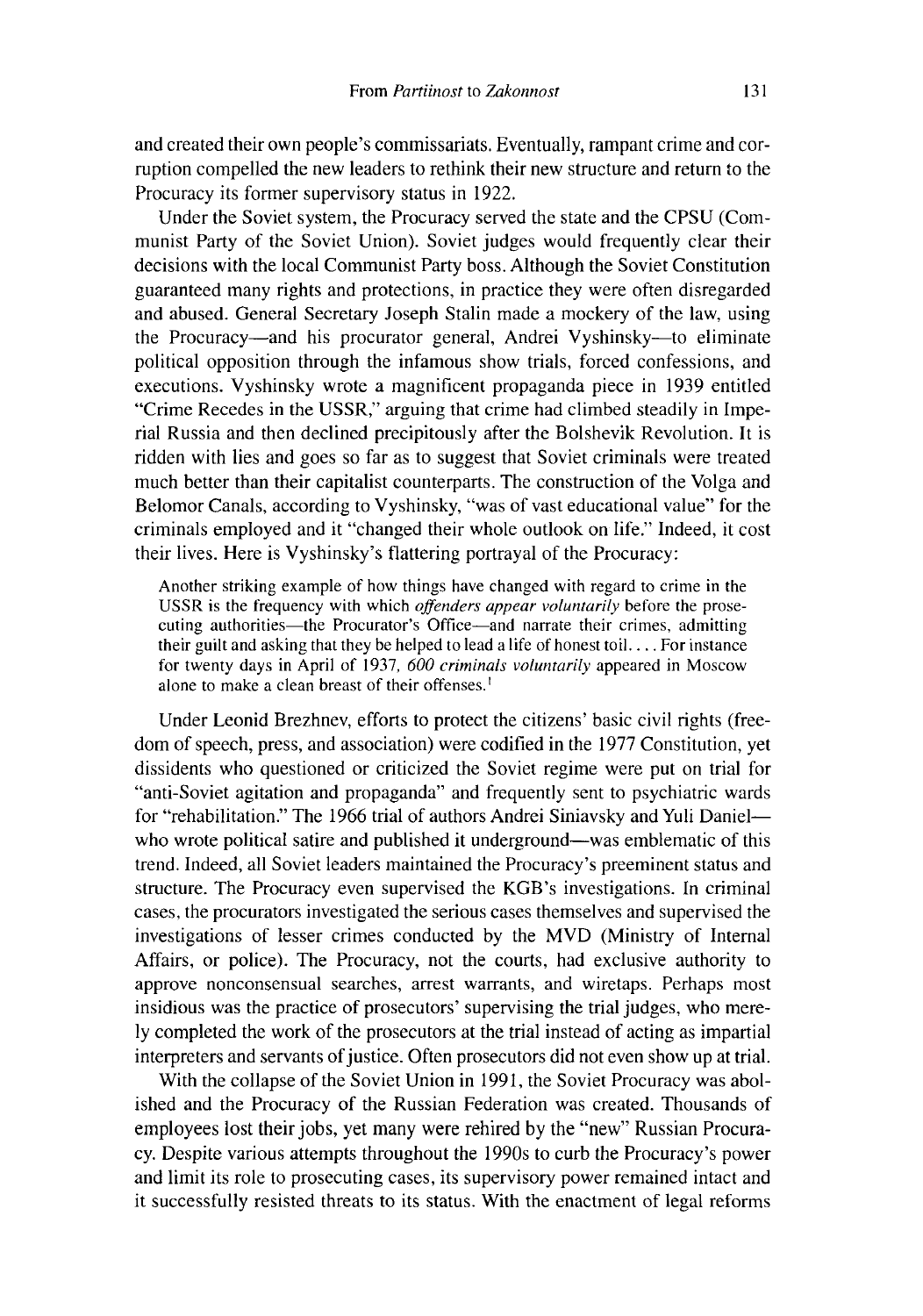permitting the judiciary to hear appeals and providing for defense counsel at the pretrial stage, a stronger judiciary is evolving. With the adoption of the Criminal Procedure Code, the role of the Procuracy is diminished. It is hoped that Russia's inquisitorial system will be brought more into line with the adversarial system of justice practiced in Great Britain and the United States, whereby prosecutors and defense attorneys have equal status and the judge serves as a neutral arbiter.

### **Russia**'**s New Criminal Procedure Code**

The new Criminal Procedure Code, passed by the Russian parliament and signed by President Putin in December 2001, carne into effect 1 July 2002. The new UPK, as it is more commonly known, creates the necessary framework in which legal consciousness can begin to emerge in Russia. The new code, which replaces the Soviet code dating back to 1960, has been among President Putin's key legislative priorities, and he and his legal reform architect, Dmitri Kozak, worked hard to push it through the Duma. The new code curtails the power of the Procuracy considerably and returns the responsibility for the administration of justice to the courts and to the judges. The 1993 Constitution provided for this, but there was no way of implementing it until the new procedural code was passed. Now the judiciary instead of the Procuracy will have the authority to order arrests and seizures. Procurators are now required to attend trials and face defense attorneys who have equal status. For the first time, procurators are required to inform suspects, victims, and defendants of their rights, including the right to **remain silent** or seek counsel.

Trial by jury for heinous crimes is to be put into practice after 2003 in all eighty-nine regions of the Russian Federation, which will bolster the development of an adversarial system of justice. Many judges and lawyers in the nine pilot regions that have held jury trials since 1993 have had positive things to say about the system and its impact on fostering respect for the law in Russia. Limitations on the implementation of these reforms appear to be primarily financial and not attitudinal; many regional courts support the move toward an independent judiciary.

#### **Glimmers of Hope**

Although it will take much more time to develop, let alone sustain, legal consciousness **in Russia**, much has been accomplished in ithe past ten years. Now that the legal framework is in place, international support for Russia's judicial reforms is strong, and Russia's own national interests will be served as its new legal culture takes root. Foreign investment in Russia will improve with enhanced respect for and reliance on the law. As uncertainty about living and working **in Russia** and paying hefty bribes for services subsides, the economy will benefit and new jobs will be created. Perhaps most important, a new generation of Russian legal scholars and law enforcement officials is emerging and being trained in the 1993 Constitution **and in** new criminal, civil, and procedural codes that differ considerably from the codes and modus operandi of the Soviet era.

Russian colleagues in Siberia and the Far East have commented about the slow